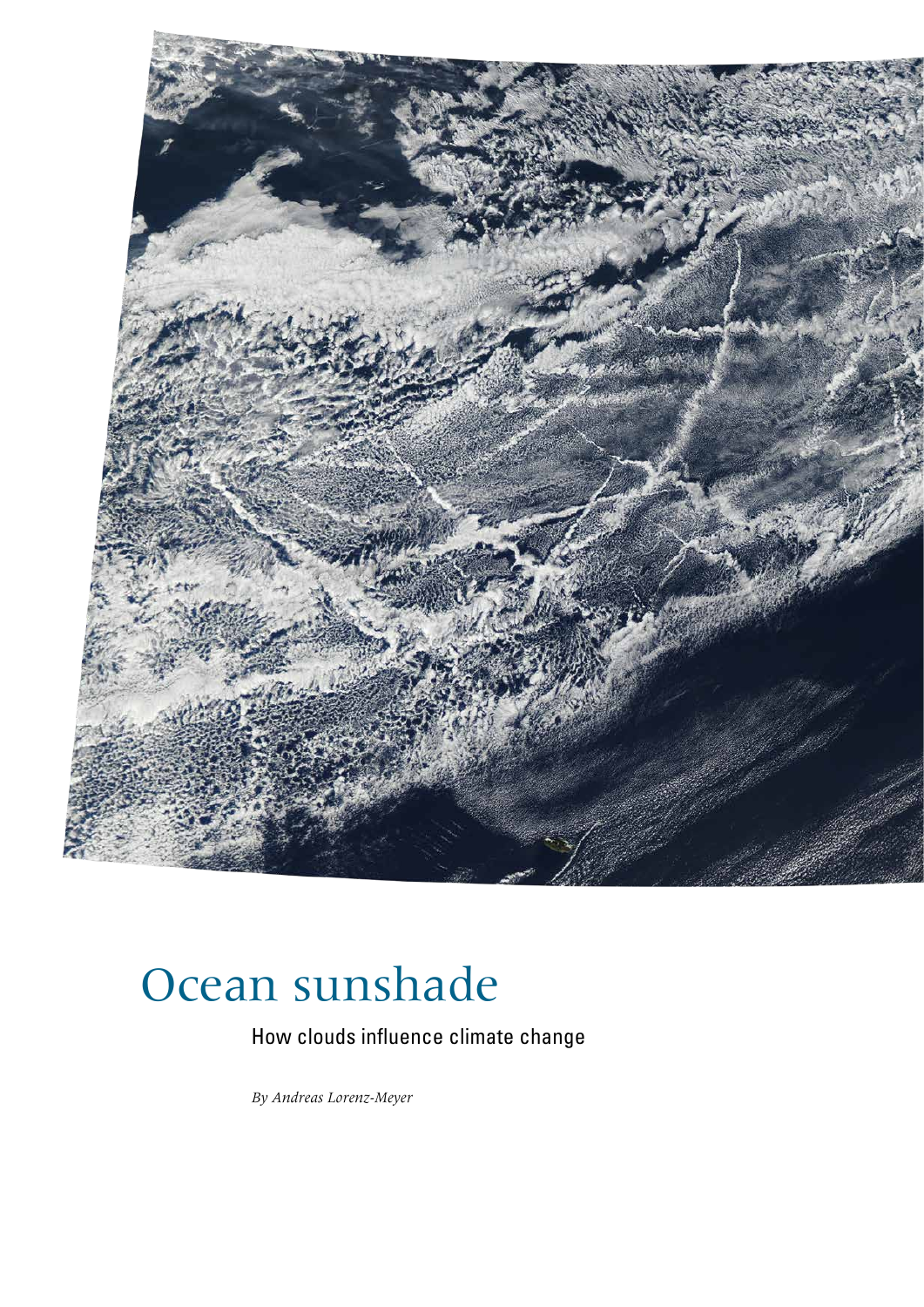

As far as global warming is concerned, whether we are heading more towards +2 or rather  $+5$  °C is decided to a quite significant extent over the oceans. It is there that vast layers of low, flat clouds shade the ocean surface below, cooling it down in the process. Will that be the case in future too?

o find out where our climate stands – just<br>look up at the clouds! They play an impor-<br>tant role in Earth's radiation budget. On<br>the one hand, clouds reflect short-wave solar o find out where our climate stands – just look up at the clouds! They play an important role in Earth's radiation budget. On radiation and send it back into space – the cooling effect also known as cloud albedo. On the other hand, they absorb long-wave thermal radiation emitted from Earth's surface, preventing it from leaving the atmosphere – the warming effect.

Altogether, clouds currently have a global net radiative effect of  $-20$  Wm<sup>2</sup>, meaning that their cooling effect is greater than their warming effect, and Earth is about five degrees cooler as a result. However, this initial value of minus 20 watts will not necessarily stay the same since clouds' radiation properties change. One reason is cloud feedback, the direct response of clouds to human-induced global warming. The other reason is anthropogenic aerosols, that is, the minute suspended particles produced by waste gases that play a direct role in cloud formation.

# **Clouds influence climate change**

How these two effects, which occur separately, have an impact is something that Anna Possner, physicist at the Institute for Atmospheric and Environmental Sciences, is investigating. For her, clouds are "the greatest source of physical uncertainty in climate change projections". It is mostly down to them that we still do not know exactly what temperature increase we can expect at which  $CO<sub>2</sub>$  concentration. This has to do with the fact that clouds are complex structures, "the end products of many individual process chains within the atmosphere". Radiation, dynamics, turbulence, surface fluxes of heat and moisture, microphysics and atmospheric chemistry – they all contribute to cloud formation. "They influence at what height clouds develop, how much radiation they reflect or absorb, whether they produce rain or snow, or simply evaporate. In each stage of the process, the uncertainties overlap – and that makes it difficult to quantify the effect of clouds in a changing climate." Environmental Sciences, is investigating. For<br>Environmental Sciences, is investigating. For<br>her, clouds are "the greatest source of physical<br>uncertainty in climate change projections". It is<br>mostly down to them that we sti

> Although the "gaps in our understanding of the process" are shrinking, and increasingly efficient, higher resolution models are available, Possner wants to understand the processes in the clouds and their interaction with the climate system even better and map them in climate models with even greater precision. "Only then will it be possible to pinpoint climate sensitivity more accurately." Climate sensitivity reveals how much warmer it will become if the concentration of greenhouse gases in the atmosphere doubles from the pre-industrial level of 280 ppm to 560 ppm. The Intergovernmental Panel on Climate Change (IPCC) recently predicted global warming of between 2.5 and 4°C in such a case.

Ship tracks over the North Atlantic off Portugal and Morocco: ships emit aerosols that produce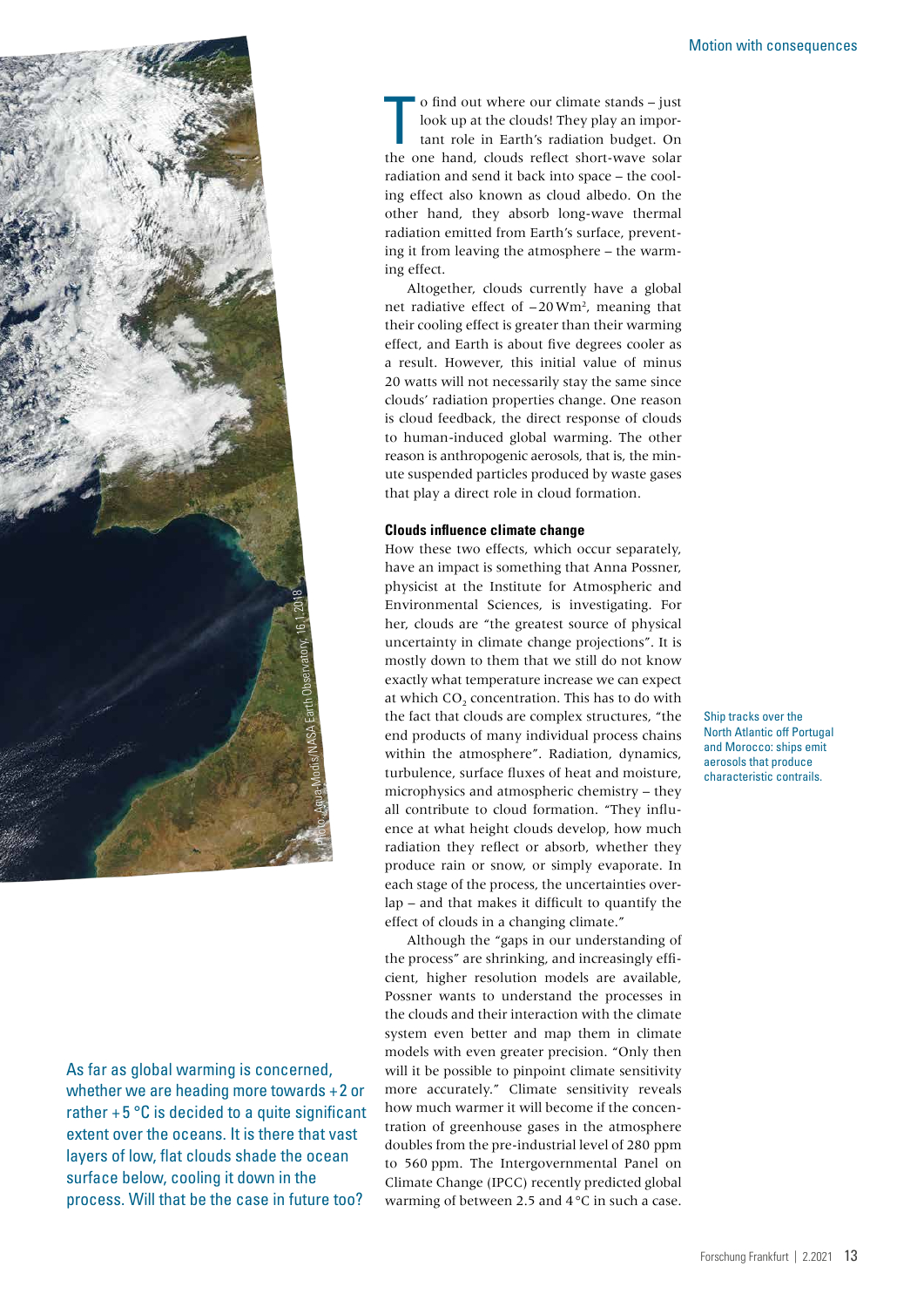As far as future living conditions are concerned, there are worlds between. To calculate this down to the last degree, we need to know more about clouds.

## **Low clouds as sunshade**

To achieve this, Possner is looking at very specific types: flat, low stratus and stratocumulus clouds over the oceans. Stratus clouds, similar to a thick layer of fog, have no structure whatsoever, their water content is homogenous. In stratocumuli, by contrast, water content varies. Together, both types of cloud form a semipermeable "sunshade" that has a cooling effect. This is because with these low clouds the short-wave effect predominates wherever the sun shines, in the tropics just as in the Arctic during summer, meaning that more short-wave solar radiation is reflected than long-wave thermal radiation absorbed. The cooling sunshade over the oceans is huge: it spans more than a fifth of all ocean surface. If its properties change in any way, the consequences for Earth's climate are particularly dramatic, as Possner explains: "Oceans cover 71 percent of Earth's surface. They are extremely dark and on average absorb 99.3 percent of incoming solar radiation. This is considerably higher onshore, where different land surfaces reflect between 10 to 40 percent. In terms of global warming, the sunshade's effectiveness over the oceans is therefore much more important than over land. It makes a tremendous difference whether or not there is a layer of cloud over the dark ocean surface that reflects between 20 and 40 percent of irradiation."

# **Ship emissions make clouds brighter**

And now for the bad news: because of global warming, the sunshade over the oceans is shrinking, its material thinning. "The low clouds are literally burning off and reflecting less solar

# ABOUT ANNA POSSNER

**Anna Possner**, 34, came from prestigious Stanford University in the USA to Frankfurt in 2018 to set up the "Atmospheric Physics and Climate" research group, which is looking at the role of clouds in climate change. Financial support comes from the German-French research initiative "Make our planet great again". It was through programming work in the course of her mathematical physics studies in Edinburgh, Scotland, that she turned her attention to clouds. Possner enjoys solving problems by building and running models. After an internship at the Max Planck Institute for Meteorology in Hamburg, Possner worked for several years at ETH Zurich in Switzerland before moving to the USA.

**[apossner@iau.uni-frankfurt.de](mailto:apossner@iau.uni-frankfurt.de)**

radiation as a result." But there is a counterforce with a cooling effect: anthropogenic aerosols. The same applies for these too: the effects are much more dramatic at sea than on land. Possner is looking closely at the impact of exhaust plumes from merchant ships that journey back and forth across the oceans, blowing vast quantities of minute particles into the atmosphere as they go. Under certain conditions, "ship tracks" form, which can be spotted clearly on satellite pictures. "They look like contrails behind a passing aircraft. Only they form far lower down, within the lowest kilometre of the atmosphere." How much brighter clouds become due to these particles can be measured with great accuracy within these tracks.

This brightening causes the clouds to reflect more sunlight because the more aerosols there are, the greater the number of condensation nuclei for cloud droplets. This means that the same amount of cloud water is now dispersed among several smaller droplets. These, in turn, occupy a larger total surface area for the same water content, which increases cloud albedo. "The disturbed cloud therefore provides more shade than the undisturbed cloud," says Possner.

## **Major global impact**

She discovered the extent of this effect in a study with American colleagues. "We succeeded for the first time in corroborating and quantifying, by means of satellite observations, a brightening effect caused by ship emissions. We looked at a shipping corridor on the west coast of Africa. In this corridor, the wind blows for parts of the year in such a way that individual exhaust plumes overlap. As a result, the signal was stronger compared to the overall variability, and we were thus able to isolate it."

This robust and unambiguous finding was described in the scientific article "Substantial Cloud Brightening from Shipping in Subtropical Low Clouds", published in 2020 and extrapolated on a global scale. According to this, particles from ship emissions worldwide reflect around 1 watt of incident sunlight per m2 by brightening marine stratus clouds. "Compared to current global warming through anthropogenic greenhouse gases, which is 4 watts per  $m<sup>2</sup>$ , this is sizeable. It means that about a quarter of humaninduced global warming is offset by the cooling cloud effect of anthropogenic aerosols over the oceans."

#### **Ice crystals reduce cooling effect**

Possner is currently looking at low clouds in the Southern Ocean beyond the 40<sup>th</sup> parallel south, where anthropogenic aerosols are insignificant because there is little shipping traffic in that area. There, too, stratocumulus decks stretch